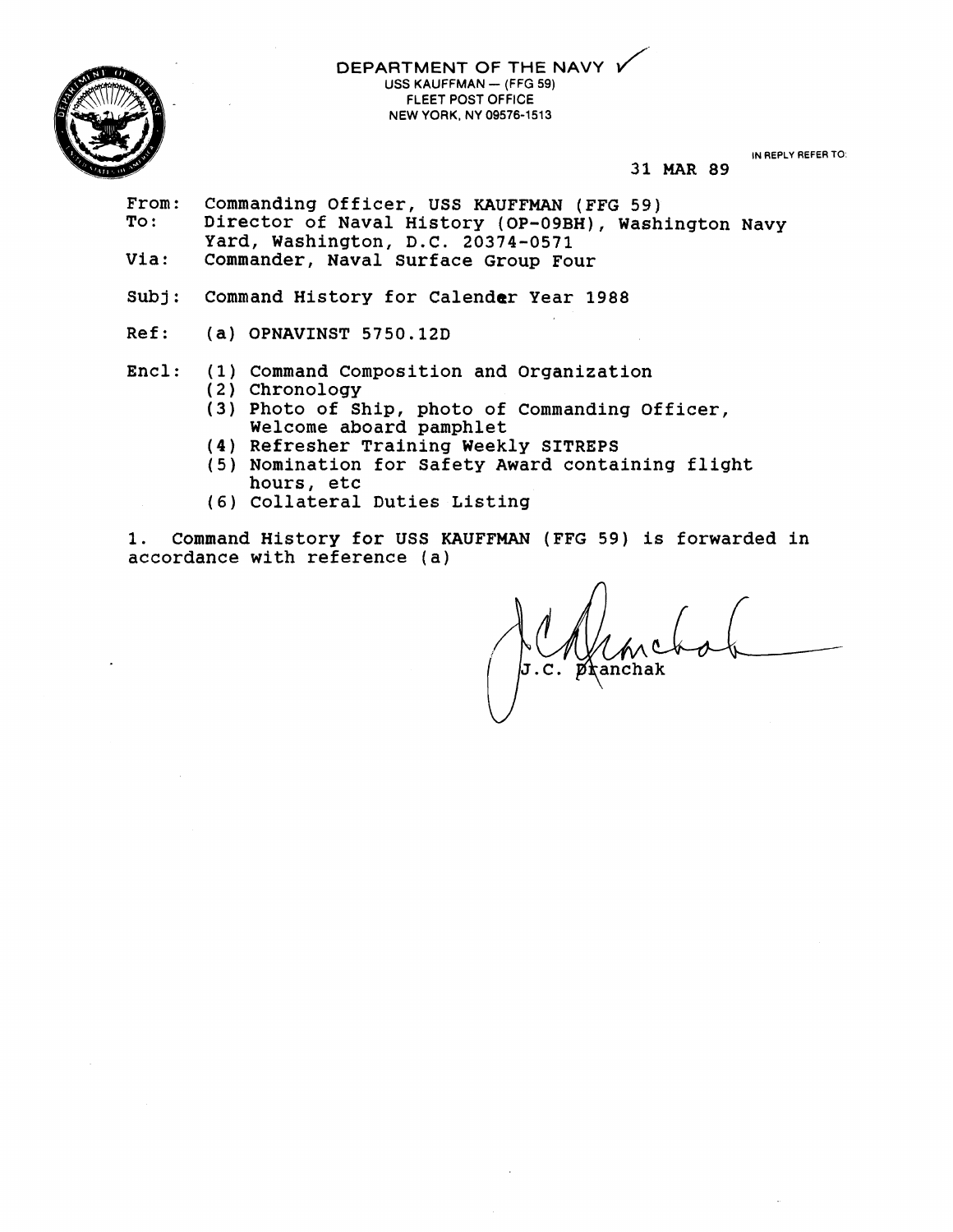#### COMMAND COMPOSITION AND ORGANIZATION

MISSION

THE MISSION OF THE FFG-7 CLASS IS TO PROVIDE LOCAL AREA PROTECTION TO UNDERWAY REPLENISHMENT GROUPS, AMPHIBIOUS GROUPS, AND OTHER MILITARY SHIPPING AGAINST SUBSURFACE, AIR, AND SURFACE THREATS, AS WELL AS ANTI-AIR WARFARE (AAW), ANTI-SURFACE WARFARE (ASUW), AND ANTI-SUBMARINE WARFARE (ASW) SELF DEFENSE. FFG-7 CLASS SHIPS CAN ALSO CONTRIBUTE TO CARRIER BATTLE GROUP (CVBG), BATTLESHIP BATTLE GROUP (BBBG), OR SURFACE ACTION GROUP (SAG) DEFENSE. THE ADDITION OF THE SQQ-89 SYSTEM TO FLIGHT FOUT FFG-7 SHIPS, LIKE THE KAUFFMAN, GIVE HER FRONT LINE CAPABILITY AGAINST THE MOST ADVANCED SUBMARINES IN THE WORLD. THIS ADDS THE MISSION OF ANTI-SUBMARINE SANITATION, PATROL, AND DELOUSING.

ORGANIZATIONAL STRUCTURE IMMEDIATE SENIOR COMMAND: COMMANDER NAVAL SURFACE GROUP FOUR COMMANDING OFFICER: CDR JOHN C. DRANCHAK, USN HOME PORT: NEWPORT, R.I. NEWPORT, R.I. AIRCRAFT ASSIGNED: HSL 44 DET 10 (MAGNUM **453),** UNDERWAY ONLY DET OIC LCDR TED CHOLEY EXECUTIVE OFFICER: JAN-NOV CDR D.W. WEDDEL NOV-DEC LCDR A.C. ROUSE COMBAT SYSTEMS OFFICER: LCDR SHIP CONTROL OFFICER: JAN-AUG LT AUG-DEC LCDR CHIEF ENGINEER: LT<br>SUPPLY OFFICER: JAN-DEC LT SUPPLY OFFICER: DEC LT

P@>' 1 **0-4** 

ENCLOSURE (1)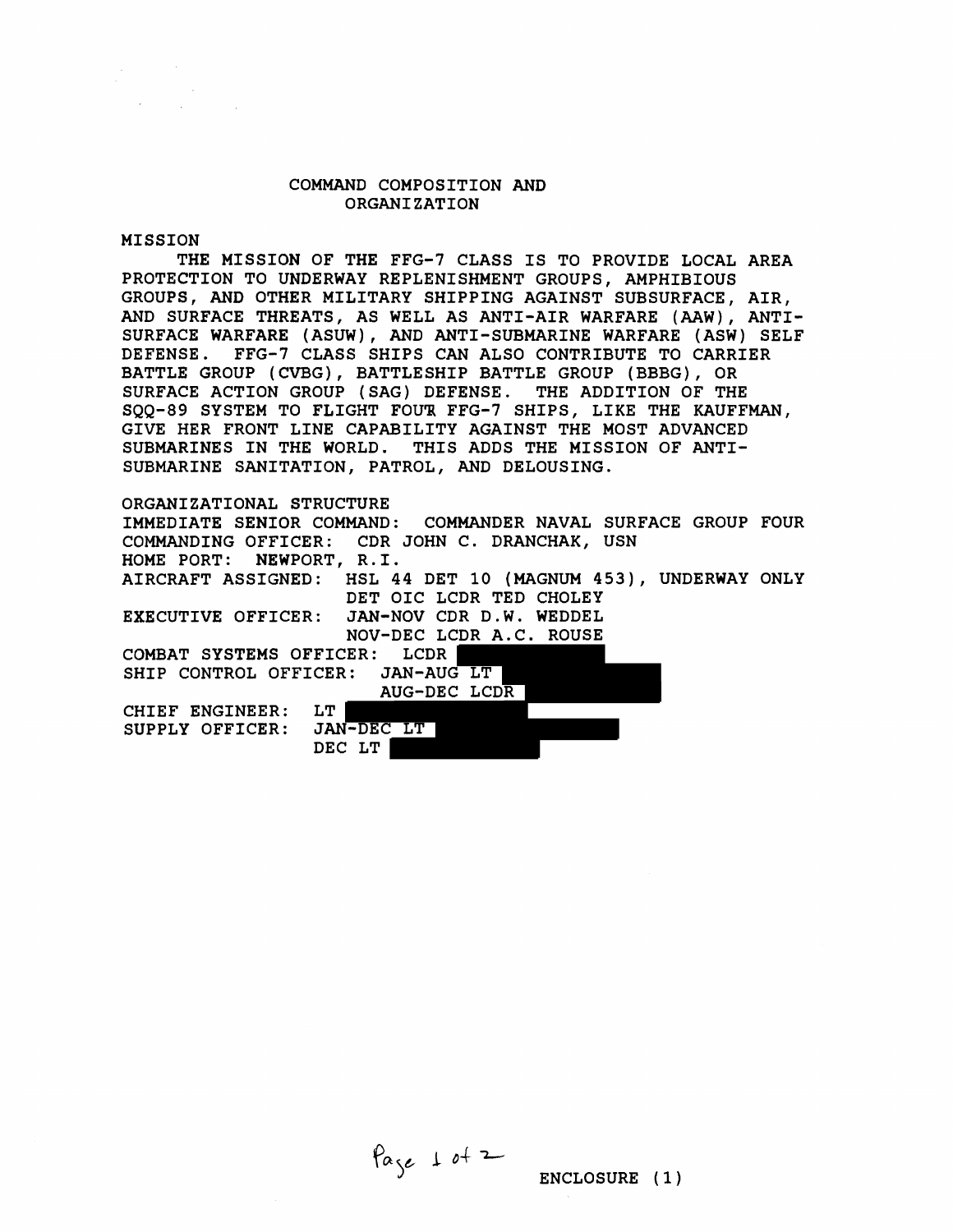## **ORGANIZATIONAL CHART**

## **COMMANDING OFFICER**   $+$

# **EXECUTIVE OFFFICER**

| ********************** |                |                 |                      |               |  |
|------------------------|----------------|-----------------|----------------------|---------------|--|
| $\ddot{}$              | ۰              | +               | +                    | $\ddot{}$     |  |
| <b>COMBAT</b>          | <b>SHIPS</b>   | <b>CHIEF</b>    | <b>SUPPLY</b>        | AIR           |  |
| <b>SYSTEMS</b>         | <b>CONTROL</b> | <b>ENGINEER</b> | OFFICER              | DET           |  |
| OFFICER                | OFFICER*       |                 |                      | OIC           |  |
| +                      | $\ddot{}$      | ┿               | +                    | +             |  |
| CS-1 DIV               | SC-1 DIV       | $E-1$ DIV       | $S-1$ DIV            | A-1 DIV       |  |
| (OS, EW)               | (QM, SM)       | (EM, GSE, GSM)  | (SK)                 | (AT, AE, AMS) |  |
|                        |                |                 |                      | AMH, AD, AW)  |  |
| CS-2 DIV               | $SC-2$ DIV     | $E-2$ DIV       | S-2 DIV              |               |  |
| (STG, TM)              | (RM)           | (EN)            | (MS)                 |               |  |
| $CS-3$ DIV             | $SC-3$ DIV     | $E-3$ DIV       | S-3 DIV              |               |  |
| (FC, GMG, GMM)         | (BM)           | (DC, HT)        | (DK, SH, YN, PN, PC) |               |  |
| CS-4 DIV               |                |                 |                      |               |  |
| (ET, IC, DS)           |                |                 |                      |               |  |

**\*CHANGED TO OPS IN SEPT** 

Page 2 of 2

Enclosure (1)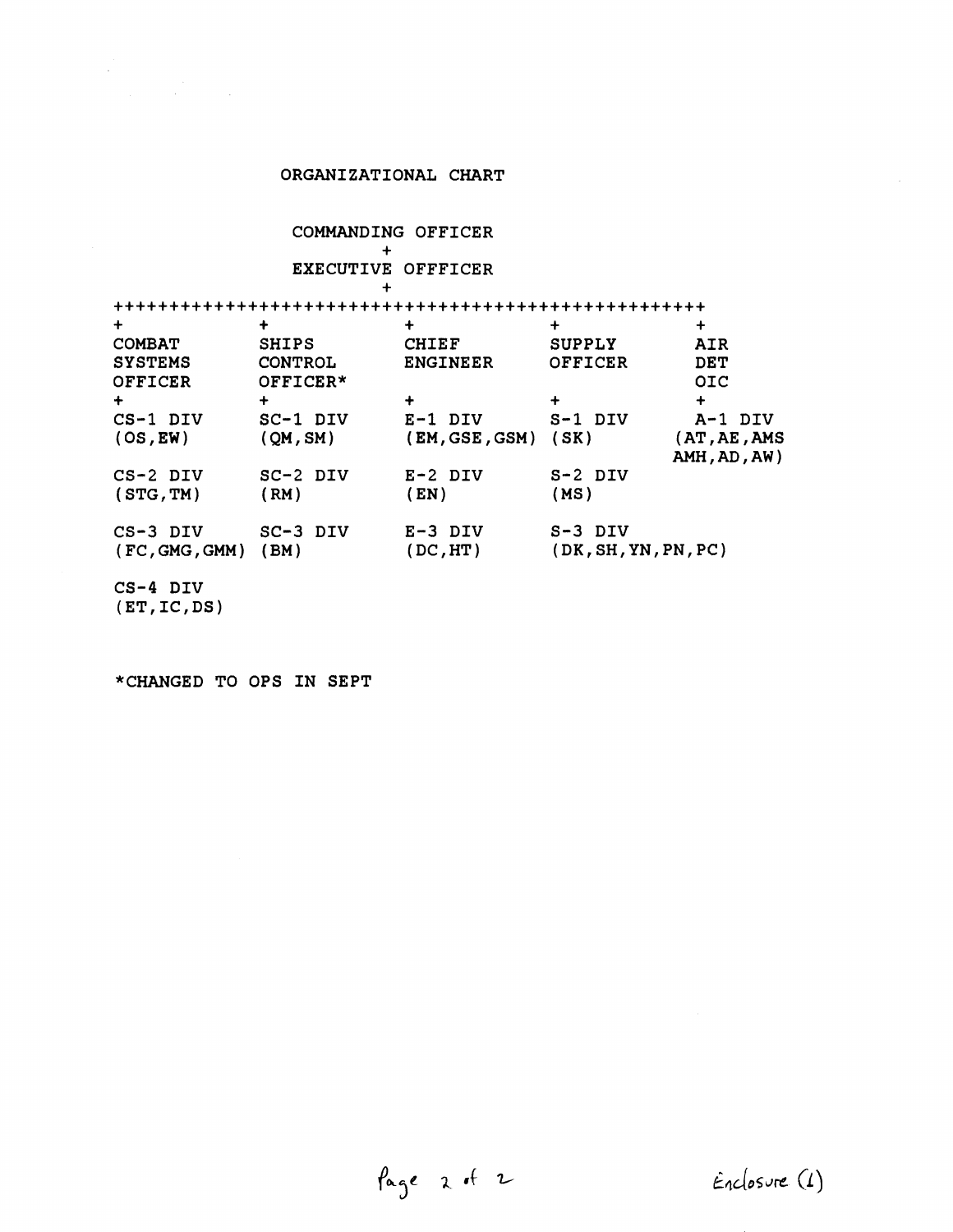|               | 1988 Command History                           |
|---------------|------------------------------------------------|
|               | USS KAUFFMAN (FFG 59)                          |
|               |                                                |
| $01$ Jan      | In Port, Newport, R.I.                         |
| $04$ Jan      | Departed Newport for PSA BIW Bath, Maine       |
| $05$ Jan      | Arrived BIW for PSA                            |
| 06 Jan        | Industrial work began                          |
| 07 Jan        | Crew moved off ship                            |
| 27 Jan        | Ship entered drydock                           |
| 22 Mar        | Undocked from drydock                          |
| 11 Apr        | Crew moved aboard                              |
| 26 May        | Light Off Exam                                 |
| 28 May        | End industrial work                            |
|               | Ship figished 4100 ton modification            |
|               | RIB and SLAD replaced motor whale boat         |
|               | shock trial discrepancies corrected            |
| $8-9$ Jun     | Sea Trials, Boston OPAREAS                     |
| $16$ Jun      | Sail Away                                      |
| 17 Jun        | Arrive Newport                                 |
| $20$ Jun      | Depart Newport for Earle, NJ                   |
| $21 - 22$ Jun | Ammo Onload at NWS Earle, NJ                   |
| $23$ Jun      | Arrive Bar Harbor, Maine for Port Visit        |
| 24 Jun        | Arrive Portland, Maine for port visit          |
| $25$ Jun      | Tour for USS BEATTY survivors                  |
| $26$ Jun      | Depart Portland for Halifax, NS                |
| 27-30 Jun     | Port visit Halifax, NS                         |
| 01 Jul        | Arrive Newport                                 |
| 06 Jul        | Dependent's Cruise                             |
| $07 - 08$ Jul | Training Readiness Evaluation                  |
| 11-14 Jul     | CORTRAMID VCOA/RLQS VCOA ICW USS TICONDEROGA   |
|               | and USS SOUTH CAROLINA                         |
| 15 Jul        | Load 2 telemetry SM-1 missiles for Vandalex at |
|               | Earle, NJ                                      |
| 15 Jul        | Arrive Newport                                 |
| $22$ Jul      | Change of Command Ceremony for CNSG4           |
| $25 - 28$ Jul | CORTRAMID VCOA ICW USS TICONDEROGA and USS     |
|               | <b>CLIFTON SPRAGUE</b>                         |
| 28-29 Jul     | Vandalex VCOA                                  |
| $30$ Jul      | Arrive Newport                                 |
| 08-19 Aug     | LAMPS Mobile Training Team                     |
| 12 Aug        | Death of crewmember BM3 Kerekgyarto. Petty     |
|               | Officer Kerekgyarto died instantly when the    |
|               | SLAD broke from its mount and fell on him.     |
|               | Investigation revealed a faulty weld as the    |
|               | cause.                                         |
| 14 Aug        | Embarked HSL 44 Det 10                         |
| $12-19$ Aug   | 20B5 Trainer                                   |
| $23$ Aug      | Departed for Guantanamo Bay, CU REFTRA         |
| $26$ Aug      | Stop in Mayport to load EXTORPS                |
| $28$ Aug      | Arrive GTMO for REFTRA                         |
|               |                                                |

Page 1 of 2